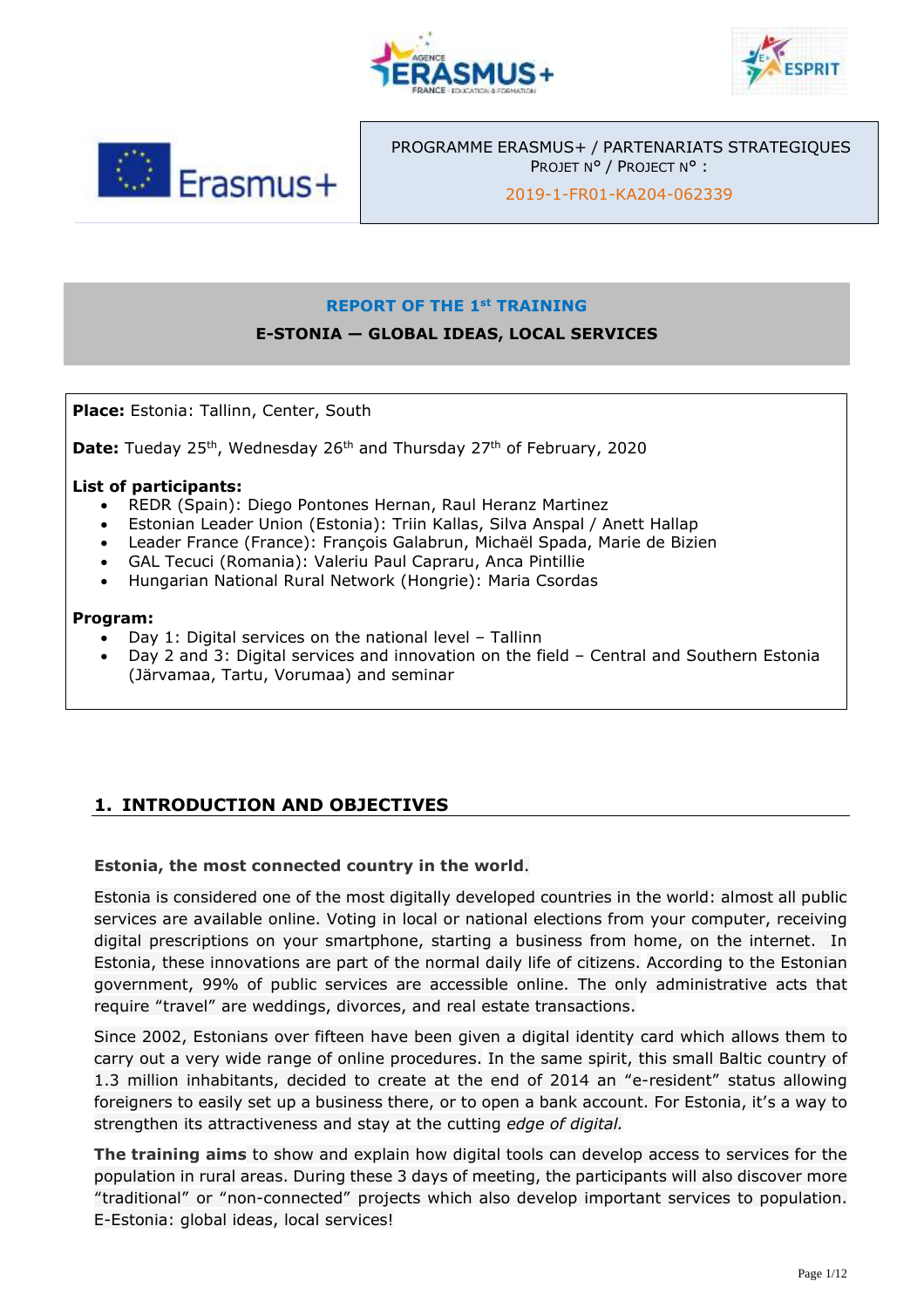



# **Presentation of the ESPRIT project's team**













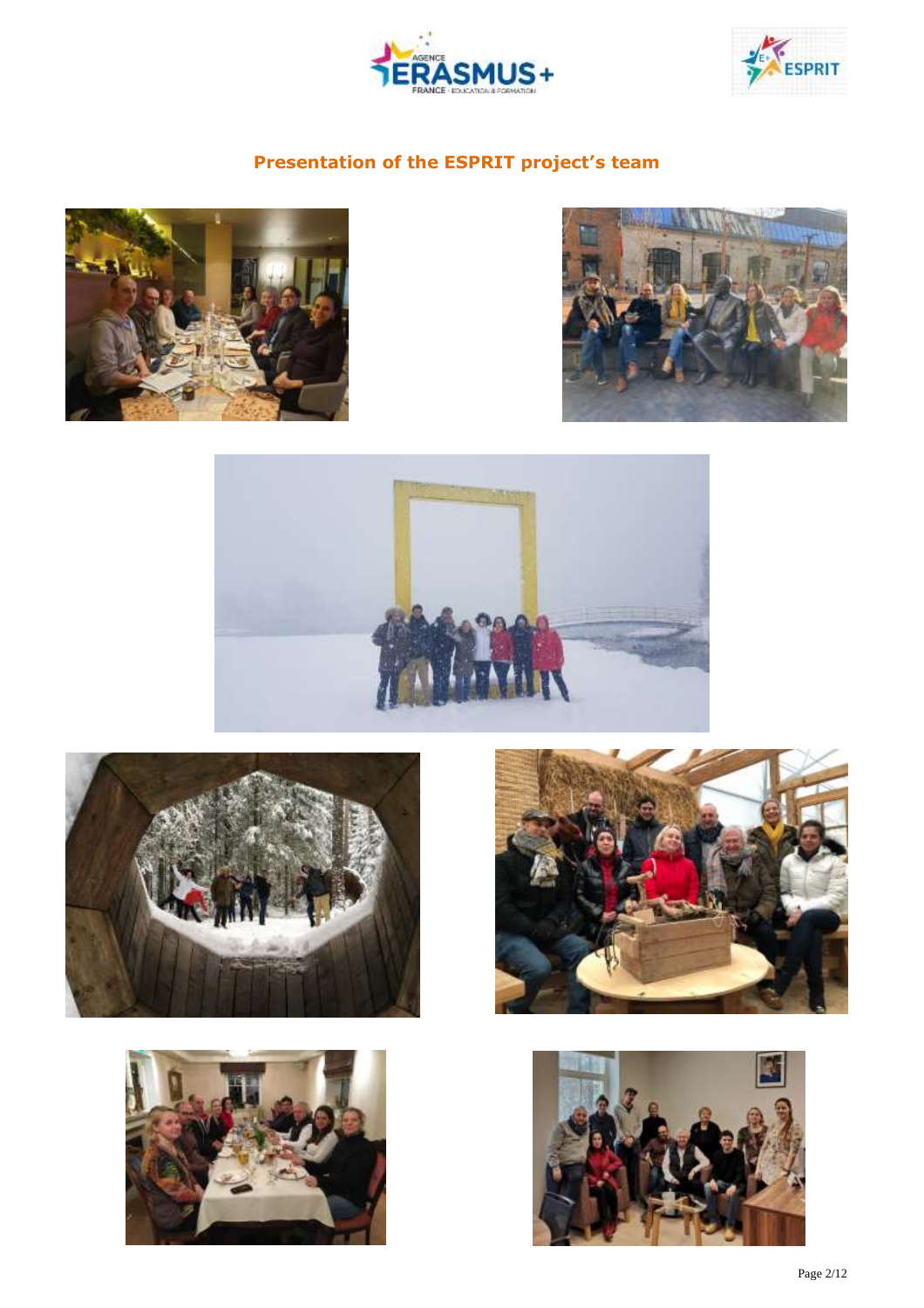



## **2. PROJECTS AND FIELD VISITS**

### **USING INNOVATIVE TECHNOLOGICAL SOLUTIONS TO MAP AND DEAL WITH WASTE AND ENGAGE COMMUNITIES - Let's Do It Foundation**

By Kadi Kenk

#### [www.letsdoitworld.org](http://www.letsdoitworld.org/)



Let's Do It Foundation aims to unite the global community, raise awareness and implement true change to achieve our final goal – a clean and healthy planet. The story of the Foundation began in

Estonia in 2008 when 50,000 people united together to clean up the entire country in just five hours. In 2011, Let's Do It Foundation was established to spread this model to clean—one country in one day.

Kadi presented different actions they launched:

- World Cleanup day
- Capacity building leadership program
- Education for sustainable development campaign
- Wade (waste platform)
- ⇨ More information: click [here](https://drive.google.com/drive/folders/1NLndtJzPAViQILd4ijbN6XrvVeGcPzml)

#### **DIGITAL SERVICES IN ESTONIA - e-ESTONIA Briefing Centre** By Anett Numa

[anett.numa@eas.ee](mailto:anett.numa@eas.ee) <https://e-estonia.com/>

The goal of e-Estonia Briefing Centre is to inspire global policy makers, political leaders, corporate executives, investors and international media with the success story of e-Estonia and build links to leading IT service providers.

See e-estonia toolkit : click [here](https://e-estonia.com/e-estonia-toolkit/)

Presentation slideshow, e-Estonia in numbers, factsheets…



| <b>Advised</b>                  |                                                                                                                                     |
|---------------------------------|-------------------------------------------------------------------------------------------------------------------------------------|
| <b>CONTRACTOR</b>               | ı<br>١                                                                                                                              |
| <b>Bell-Karla accepted</b>      | ٠                                                                                                                                   |
| <b>There's</b>                  | ٠                                                                                                                                   |
| -Shake guardens-response        | ٠                                                                                                                                   |
|                                 | ٠<br>Lease standard                                                                                                                 |
|                                 | ٠<br><b>Design Co</b>                                                                                                               |
|                                 | ۰<br>hospitals at the result.                                                                                                       |
| <b>CONTRACTOR</b>               | ٠<br><b>TOTAL COMMAND</b><br>ST 14.7                                                                                                |
| <b>SECTION</b>                  | ١<br><b><i><u>SAN CONTRACTOR</u></i></b><br><b><i>All All And All A</i></b><br>--                                                   |
| 140 British St. Toyota          | ٠<br><b>CONTRACTOR</b>                                                                                                              |
| <b>GRAND &amp; CREWELL</b>      | ٠<br>_<br>$\frac{1}{2} \left( \frac{1}{2} \right) \left( \frac{1}{2} \right) \left( \frac{1}{2} \right) \left( \frac{1}{2} \right)$ |
| <b>MONTHSTER</b>                | ۲<br>----                                                                                                                           |
| stat and i                      | v.<br>٠                                                                                                                             |
| <b>Detailed Information</b>     | came for<br>T. Co<br>٠                                                                                                              |
| <b>March E. Edition Comment</b> | <b>ISLANDS</b><br>m.<br>٠                                                                                                           |
| GANG FAR BRATE -                | <b><i>DESCRIPTIONS</i></b>                                                                                                          |
|                                 |                                                                                                                                     |









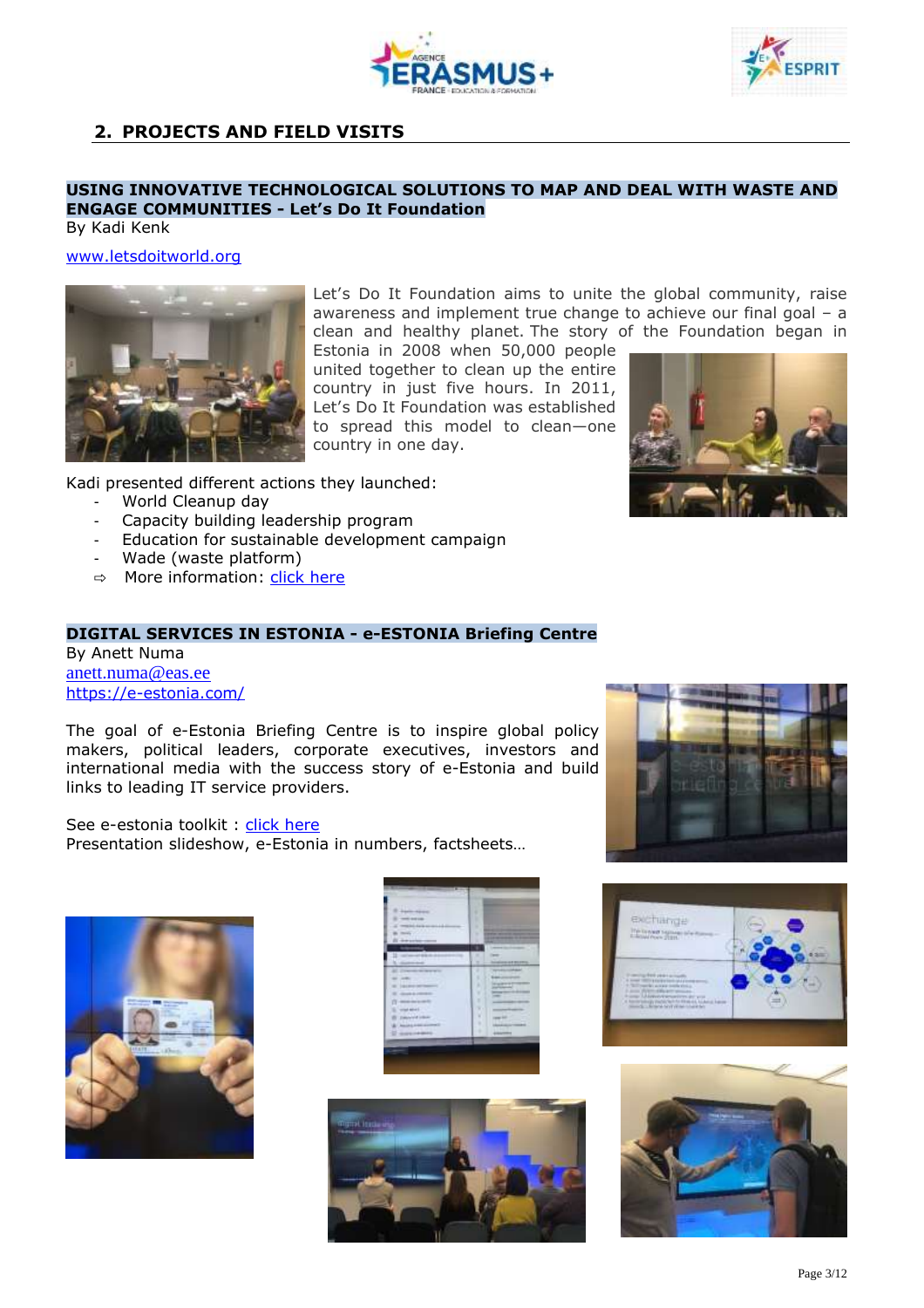



#### **AUGMENTED REALITY AS AN EDUCATIONAL TOOL - Estonian Museum of Natural History**

#### By Sander Olo

#### <https://www.loodusmuuseum.ee/>

The museum has been developing augmented reality (AR) and virtual reality (VR) tools for visitors to make the experience more alive, eg show the actual living species who have been preserved as fossils in rocks. These creatures can be visualized by using an AR application in mobile phone or tablet. The full story can be watched as a 3D movie by using the VR spectacles. These innovations have made the museum more attractive to children and students as part of their science classes.



To make the visit even better, the visitor can use the **free [online](http://loodusmuuseum.ee/audio/en) audio guide**. The audio guide gives an overview of the characteristic landscapes and species of Estonia.



The program covers both the permanent and temporary exhibition halls and **is available in four languages: Estonian, English, Russian and Finnish**.

For using the audio guide **just connect our personal device** (smartphone, tablet, laptop etc.) **to the public Wi-Fi network of the museum.**

## **JÄRVA COUNTY MOBILE APP – Järva municipality**

By Maarja Kauge <https://jarvavald.kovtp.ee/>



In Estonia, the Administration counts 2 levels: the State and the Municipalities (there are 79). Each municipality is composed by many villages. The Counties gather several municipalities but haven't any power of decision or administration.

The municipality of Jarva, composed by 100 small villages and 9000 inhabitants, has proposed an application since 2018. 2000 people use it daily. Compared with the website or the newspaper of the municipality, the app provides the feedback of the population on the daily life in the municipality. It enables the local government to send specific messages to user groups, and to access people faster than printed papers or web pages.

Next summer, young villagers will give a training for elders to help them use the app.





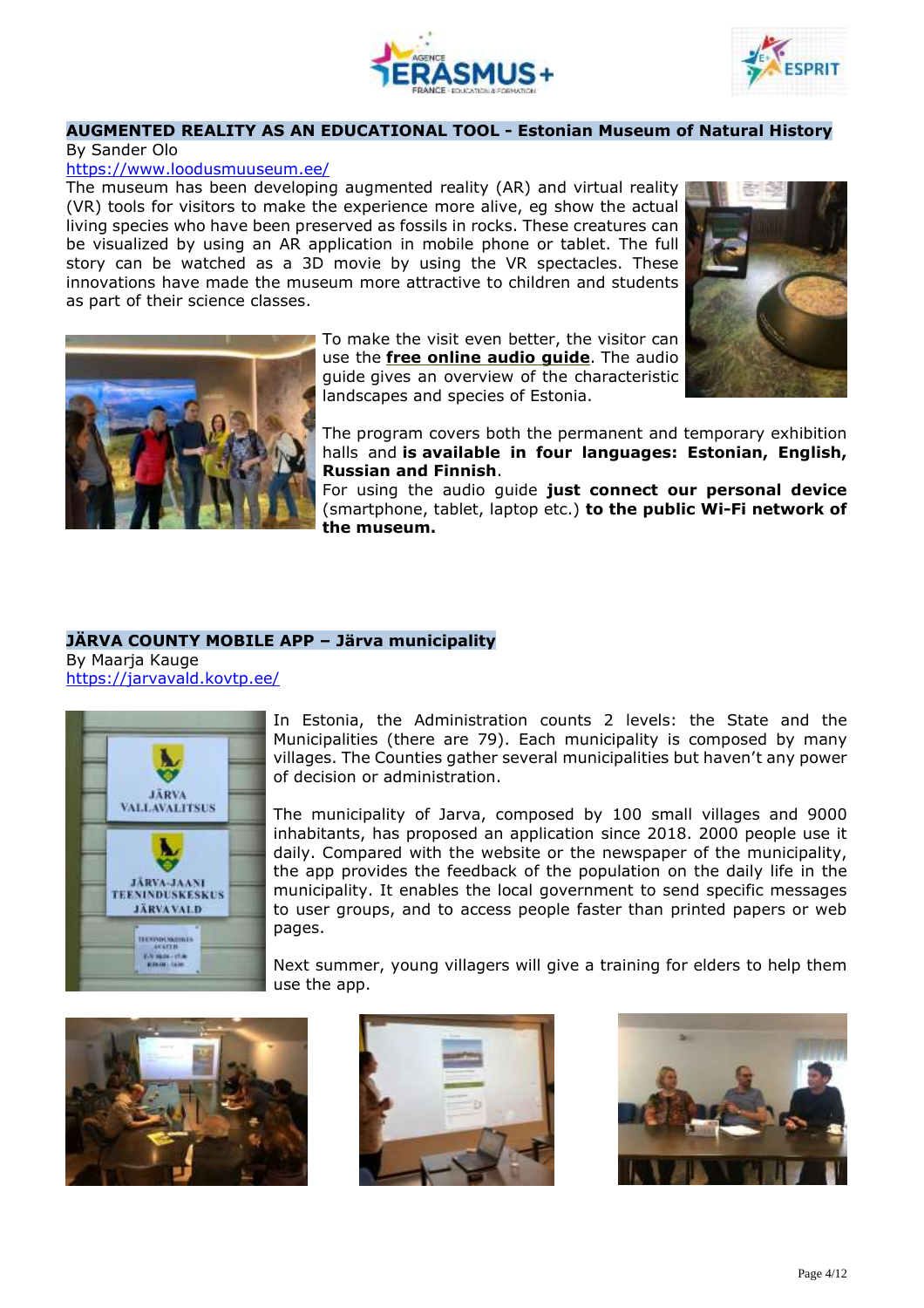



### **HORSE THERAPY AND NATURAL BUILDING - Hobukooli Park**

By Sven Aluste <https://hobukoolipark.ee/>

Opened in year 2000, Hobukooli Park proposes equine assisted counselling and therapy since 2007, especially for children with mental deficiencies, and natural building workshops since 2008. They have also created educational programs about natural ways of living, straw and clay houses, and offered unemployed people assisted job placements.



#### **CATERING CULTURAL ADAPTATION OF THE NEW MIGRANTS – Köömen, Tartu**

By Dan and Jameela Prits <https://koomen.ee/>

Köömen catering is a social enterprise who provide Arabic food to businesses, the public sector and individuals. The aim is to help immigrants integrate into Estonian society by developing Estonian language and getting to know the local work culture - through practical work experience.





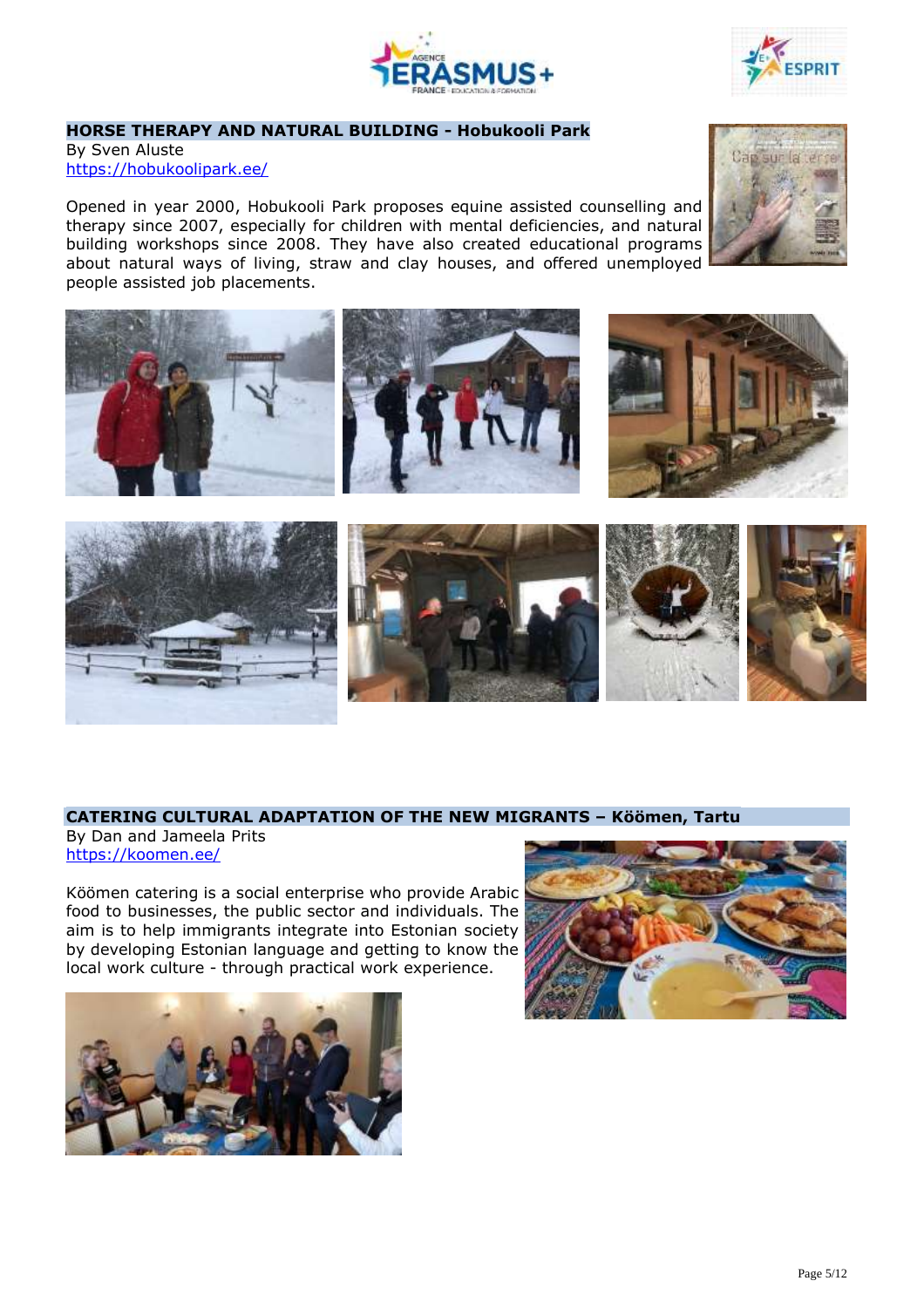



#### **IMPROVING DIGITAL COMPETENCES AT LIBRARIES – Central Library of Võru County**

By Merle Koik <https://lib.werro.ee/>

Merle Koik, development manager of the library, introduced us the library (central library for the whole county, 111850 books, 6149 users (on 11000 of inhabitants), 24 staff) and we visited the different rooms (adults, informatic, youth).

Activities: network for all libraries of the county, workshops for local librarians, story contests, exhibitions, "egg teaches chickens" activities (digital trainings for elders by teenagers), individual support for library users (digital tools), presence of a dog in order to help children for reading.



Six countries are involved (Estonia, France, Greece, Belgium, Slovenia and Italy). They have collected many stories in the different partners countries and created a interactive and digital tool to disseminate them.

More information on this project: click [here.](http://www.4-elements.eu/en)



We also visited the recently (2019 for 3.2M€) renovated central square of Võru, which has had a controversial reception from local people and tourists. [https://www.visitestonia.com/en/voru](https://www.visitestonia.com/en/voru-central-square)[central-square](https://www.visitestonia.com/en/voru-central-square)



Page 6/12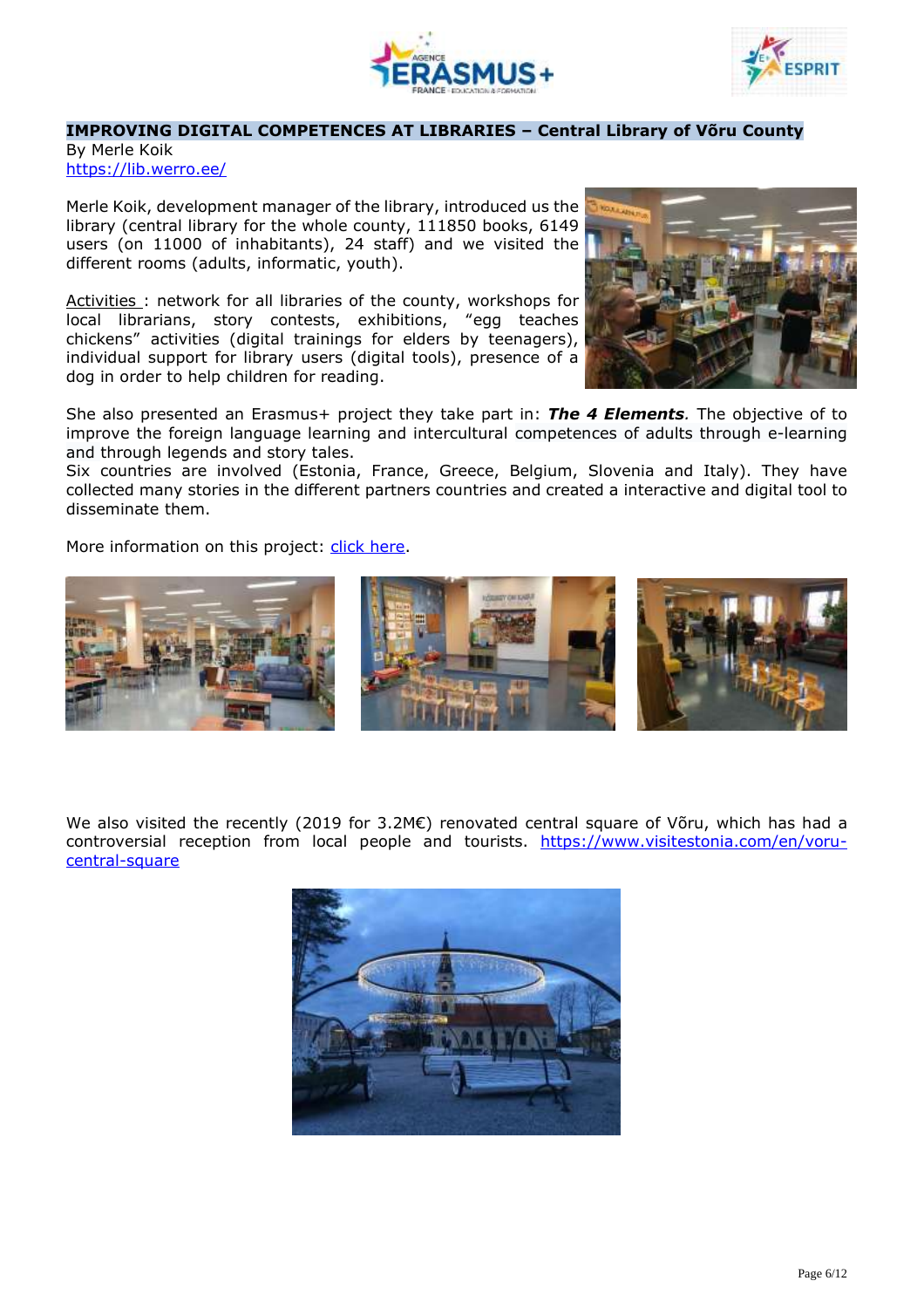



#### **TELEMONITORING SYSTEMS IN HEALTH CARE – MediTech OÜ**

By Paavo Ala <https://www.medi.ee/>

In Estonia, 20% of the population are above 65 years old (in 2040: 28%). MediTech is a private company that has been offering home monitoring systems (alarm button with various detectors that recognize smoke in the room, or that the person has fallen) for about 10 years. The system enables the people who may need help to stay at their own home as long as possible, and saves money if compared with living in the care home.

 $\Rightarrow$  See the slideshow presentation: click [here](https://drive.google.com/drive/folders/1NLndtJzPAViQILd4ijbN6XrvVeGcPzml)







## **Virtual Elderly Care Services on the Baltic Islands (VIRTU) - skype conference** By Triin Arva

<http://projects.centralbaltic.eu/project/399-virtu>

VIRTU — Virtual Elderly Care Services on the Baltic Islands — was an INTERREG project that lasted from May 2010 to August 2013 (3 years, 4 months) and had a total funding of 2185370  $\epsilon$ . Based on virtual technologies, VIRTU has created a new service model which will benefit senior citizens, their relatives, municipalities and health and social care professionals in the archipelago. The project provides virtual services to elderly people in close cooperation with the participating municipalities. By researching the content of the service model and the usability and adaptability of the virtual services as well as the experiences of seniors and employees, the project was able to determine the cost-effectiveness and productivity of the services.

Regrettably, most of the services stopped in Estonia after the end of the project, but there is some continuation in Finland.



#### **Rural co-working network**

<https://loovusait.ee/rural-coworking>

This visit in our program was cancelled. It is a rather novel idea of inviting digital nomads from all over the world to work in South-Eastern Estonia, in a peaceful natural environment, safe surroundings, and fast internet connection. The network consists of local tourism enterprises and homes that are able to offer working space for shorter or longer visits.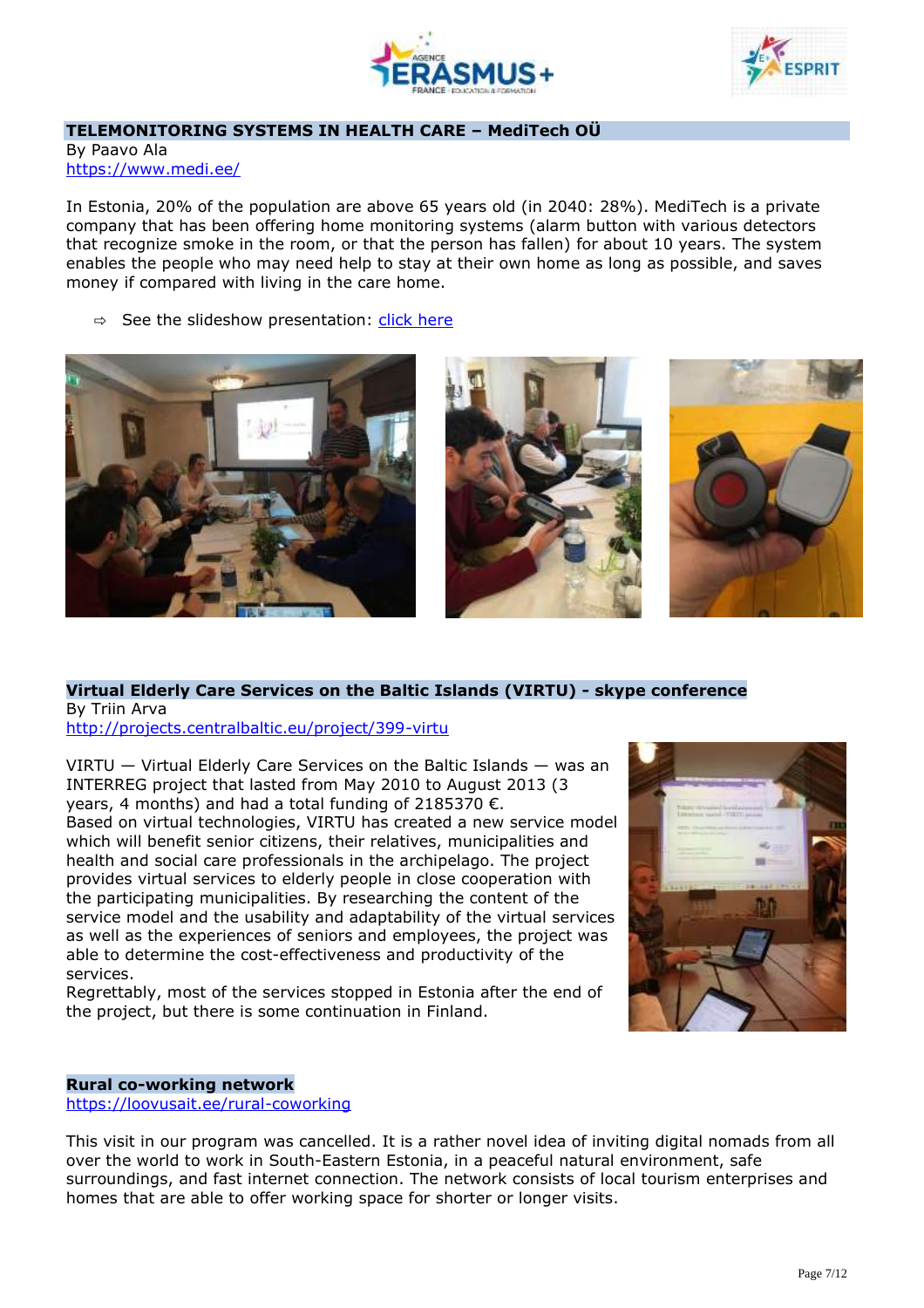



#### **Pähni nature visitor centre - Pähni village, Võrumaa**

By Taavi Tatsi <https://loodusegakoos.ee/en>

RMK Pähni Nature Centre is the central point of Haanja-Karula Recreation Area that belongs to the State Forest Management Centre (RMK). In the Pähni Nature Centre we were invited to visit the forest museum and get further information on the recreation possibilities provided by the RMK. On the nature trail, we came by the forest megaphones – three gigantic wooden megaphones with a diameter of three metres.

Ruup was a project by art students that invites visitors to read forest sounds and offers hikers a possibility to rest their feet and their minds. Here, you can sit, sleep, think and listen. It is an open library with only one book – the nature.

The center also proposes the RMK's mobile app: an app to find all the possibilities of wildlife travel in Estonia, which makes the enjoyment of nature, hiking, camping and campfire comfortable and safe. From the app "RMK Loodusega koos", you can:

- Search based on the type, region and user location of RMK's visiting objects
- RMK's visiting objects descriptions, amenities and photos
- Locations of RMK's visiting objects on the map and directions for navigation
- Possibility to position yourself on hiking trails and other attractions
- Descriptions and trajectories of RMK hiking trail branches
- A shortcut to RMK's forest work map application
- Land Board basic maps and information on the location of protected areas

The app is available in Estonian, Russian and English.

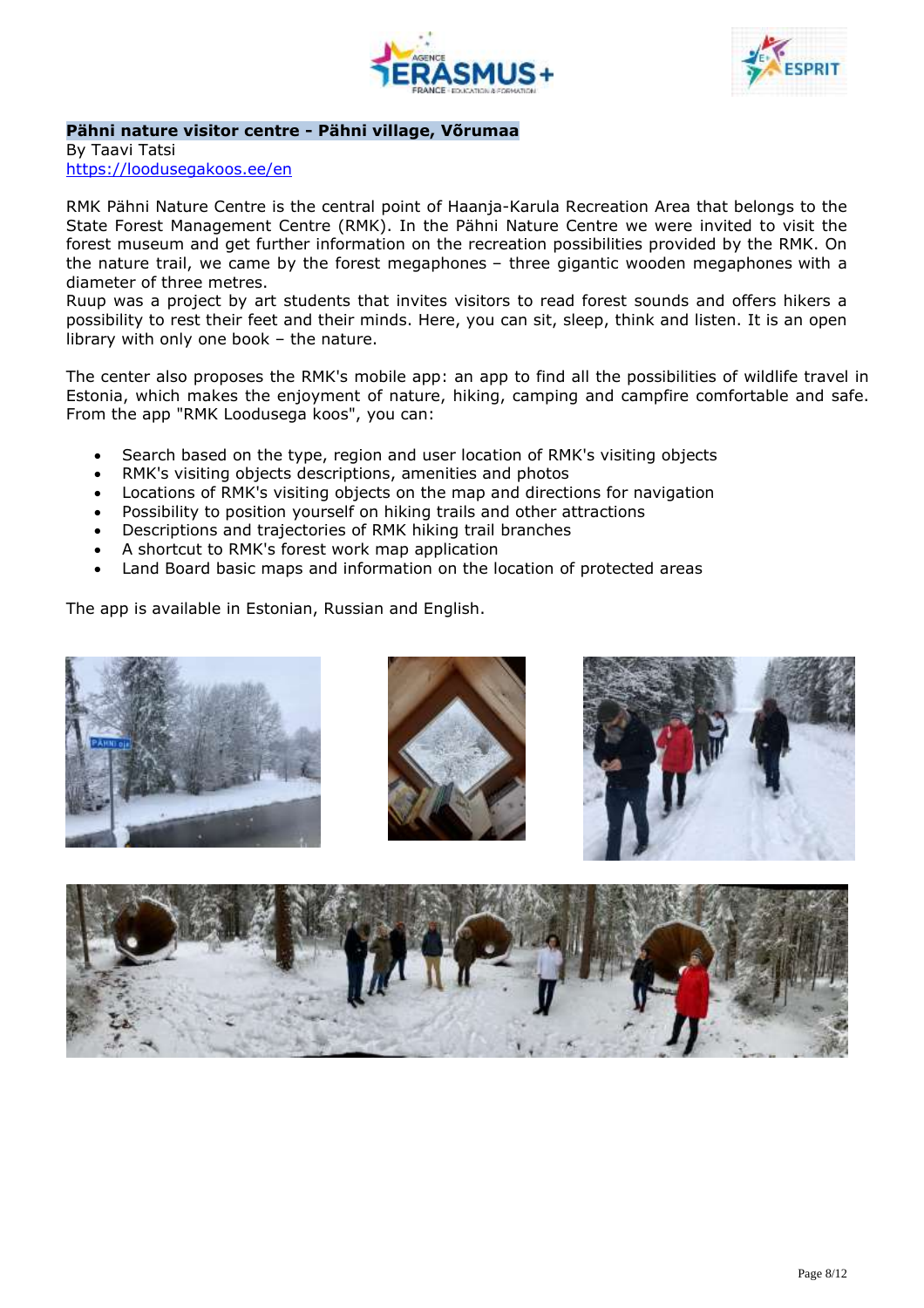



## **Smart farming at Nopri Dairy - Kärinä village, Võrumaa**

By Tiit Niilo <http://www.nopri.ee/>

Nopri Dairy Farm has initiated several LEADER projects to modernize the farming and cheese production.

We discovered a modern dairy farm and dairy, watched the making of cheese from curds, yogurt, cottage cheese and other milk products, and tasted different products. Our guide was Tiit Niilo, owner of Nopri farm, and former member of Estonian Parliament.













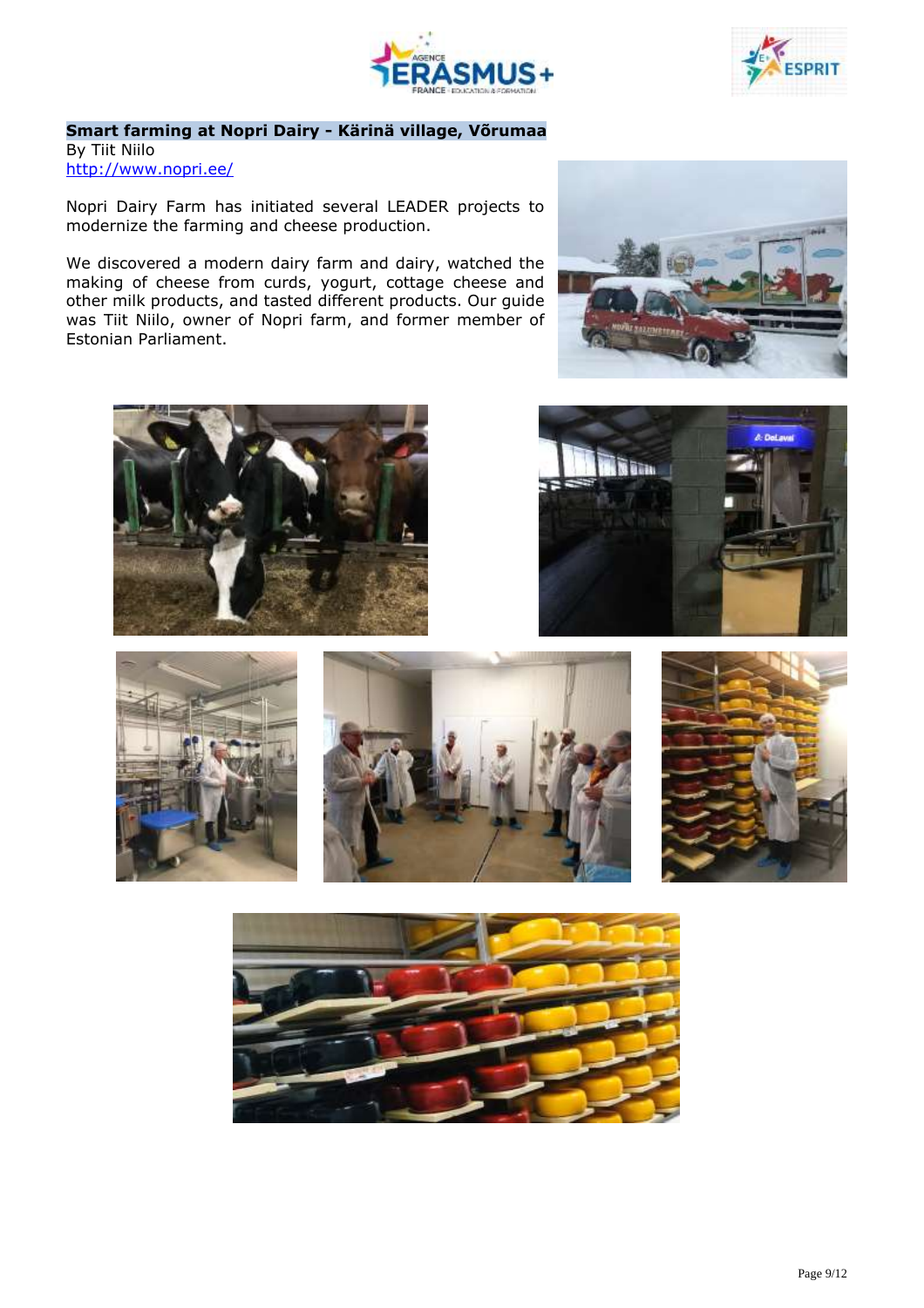



## **1. ASSESSMENT FROM PARTICIPANTS**

## **What I appreciated a lot (contents, organization, dynamic…):**

As the main author of the program, I can only say that most of the plan was fulfilled, and just one visit cancelled. The idea was to have a mixed format of indoor seminars and field visits, which worked well to my opinion. People learn by seeing and touching, not just theory. The idea was to build on the contrast of digitalization and living traditions of natural life. And the group was just perfect — no serious problems or complaints from participants.

I think the organization has been optimal, both for the number of people and for the scheduled days. Field visits to projects have been the most interesting and valuable aspect in our opinion.

Several visits in different places that give a good first picture of the country. With a good balance between a global approach (e-Estonia, Let's do it Foundation, Medi) and a local approach (local projects in municipalities). A great number of the visits were very interesting  $\rightarrow$  Contents ++. The organisation was good – no bad surprise! Group dynamic was very pleasant.

Digital services in Estonia. I was impressed that such a small country, with 1.3 million inhabitants, have built a digital society, and we can really appreciate that Estonia is named 'the most advanced digital society in the world' by Wired, ingenious Estonians are pathfinders, who have built an efficient, secure and transparent ecosystem that saves time and money. e-Estonia. The organization was at high levels and the dynamic between partners was positive and constructive.

Estonia has managed to become a benchmark of excellence in the digitalization of services for all EU states. This has succeeded in giving the digital economy a new representation, so that, thanks to the initiatives of this state, the value of the taxes applied in the online environment is much lower than in the terrestrial one. There have been developed clear strategies for the prevention of managerial crisis situations, but also solutions for such cases. Also, a series of initiatives have been put in place that will contribute to increasing the interest of the traders to move their businesses in the digital environment.

Romania has to follow this example because only then will we have an increase in the economic level online. At present, in Romania, the big problem is related to the extremely low degree of state involvement in the digitization of public services. All that means public e-services is the creation of an electronic counter for the payment of taxes and taxes of the population. Otherwise, we must satisfy with a minimum percentage of 6% users who understand the concept of egovernment, but also with 63% regarding the part of online publication of official documents.

Let's Do It Foundation: using innovative technological solutions to map and deal with waste and engage communities, Digital services in Estonia, Horse therapy and natural building. The organization was very well done and the dynamic between partners was great.

The whole program, the group dynamic and the organization, with a good balance between meetings/field visits, local/global approach, and the diversity of topics and places. I have particularly appreciated the visits of e-Estonia briefing centre, the Hobukooli Park, Medi project and the library. The weather was also perfect (for a Breton!): sun and snow!

## **What I less appreciated / what was missing (contents, organization, dynamic…):**

There were some delays due to flights (Spanish partners) and weather (heavy snowfall, which made the driving difficult in smaller roads). But the general level of optimism was maintained, and the presentation that was missed was covered with online materials.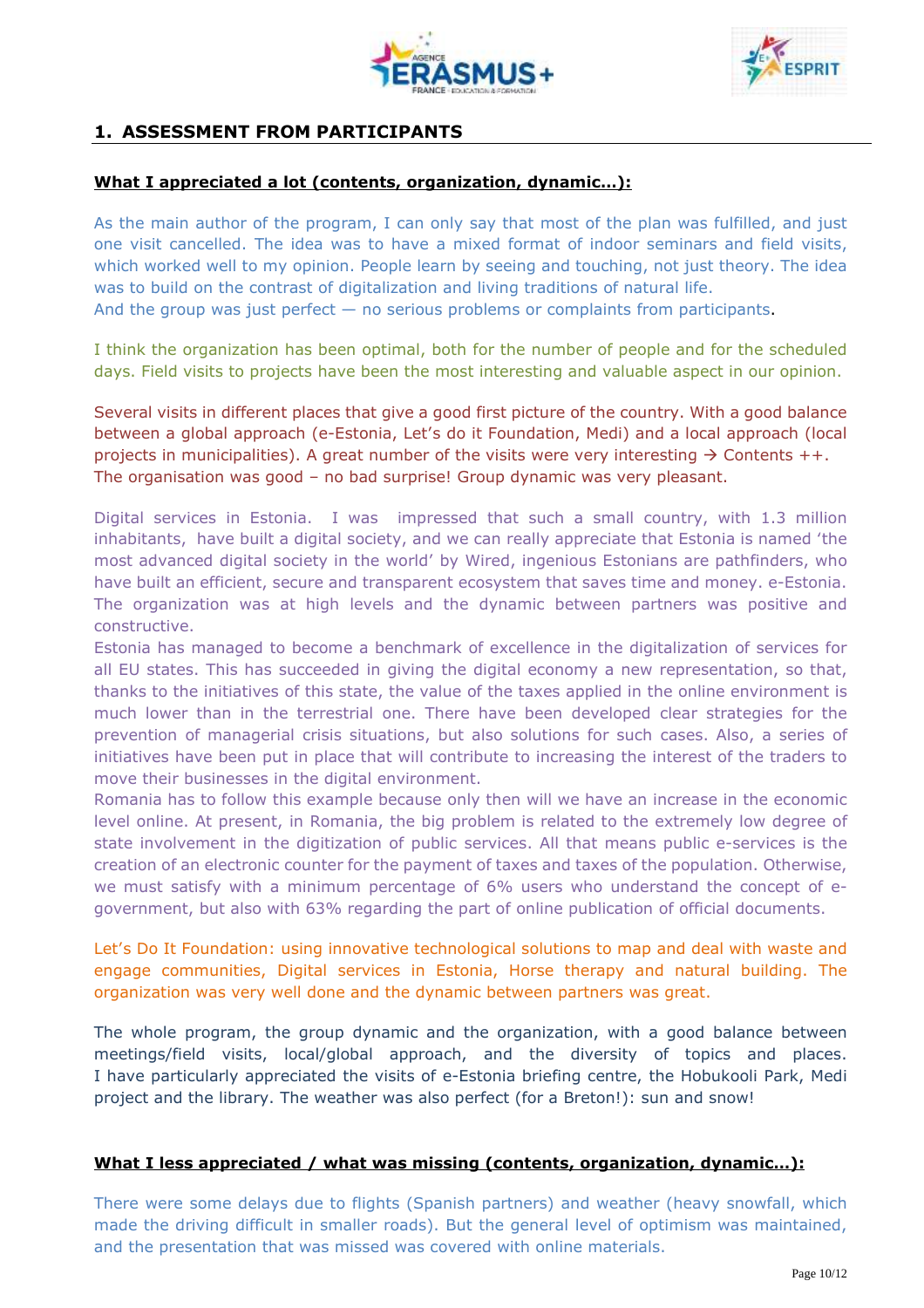



Perhaps the activity we liked least was the tourist guide in Tallinn, very long and scheduled at the end of the day. The last day back to Tallinn also became a bit long, maybe some less visit could have been taken to make the day more accessible and comfortable.

It would have been better to have less visits to spend more time exchanging between the participants + take time to conclude on the thematic (digital and local services). Even though it was interesting, some of the visits were not in line with the thematic. With regard to the lack of time at some moment, should have they been skipped?

In my opinion, the program, training and visits were very well organized, and nothing was missing. I appreciate the efforts of our Estonian partners, especially, Triin Kallas, and I am thankful for this interesting training.

Lack of time for discussion and exchange of experience between us, at the end of the training.

## **For the next training, I suggest:**

Perhaps not to focus on a too narrow topic but try to create an insight into various innovative ideas and services in the country.

Having a similar team so as not to lose the synergies created in this training and learn about other types of projects on the ground.

Be careful on the number of visits with regard to the transportation time

We proposed to focus the next training on Smart villages, social inclusion, job creation, education during the mission in Romania, in May.

To maintain the same people, as members in the project team, in order to participate to the next trainings, from all the partners involved in the project.

Keep the same group for the great dynamic! Have a good balance between field visits, meeting….and time for discussion.

#### **What I'm going to do after / thanks to the training:**

Thanks to project I am constantly reading about ongoing / new services and innovative projects concerning rural areas and people. We all have similar problems, like depopulation, and we can learn valuable lessons from each other's experience.

This training gave me an opportunity to have a foreigner's glance at Estonian e-services, that we usually just take for granted.

From REDR we will disseminate among our partners and through our usual channels of information everything related to the project and this training developed in Estonia. We will also disseminate this information at European level through the social networks of EU AGRI, ENRD

1) Talk about the digital services seen in e-Estonia briefing centre to the people in charge of the "house of services" in Marennes. Adopting such a new system is not on us, but at least it shows what is possible and what we can ask for to our central authorities.